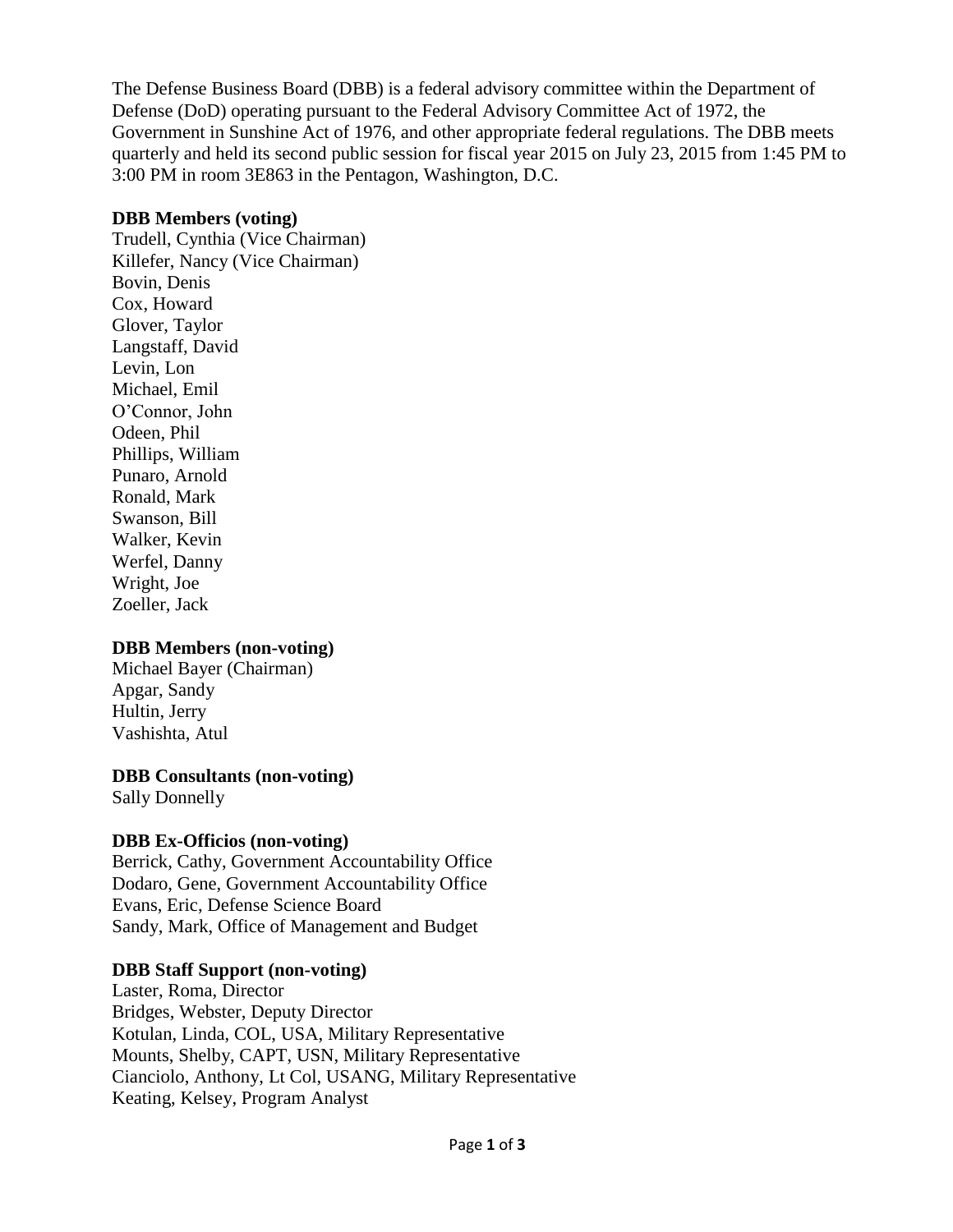#### **Public Session Attendees**

7 members from the public attended the session.

### **PUBLIC SESSION**

At 1:40 PM, Roma Laster, Designated Federal Official, opened the public session and introduced the members of the public.

#### **Presentation of Task Group Updates**

## Mr. Michael Bayer, DBB Chairman, introduced Mr. Joe Wright, Task Group Chair for *Best Practices in Real Property Management.*

Mr. Wright gave an overview of the study's scope and objectives. Mr. Wright described the overall tasking from the Deputy Secretary of Defense, emphasized the areas the study will not address (e.g., Base Realignment and Closure, Commissaries, etc.), and remarked on the breadth of DoD's real property portfolio. He then commented on the Secretary of Defense's authorities under Title X, and introduced the other members of the Task Group to speak on their sub-taskings. Mr. Danny Werfel discussed the objectives of his sub-tasking on owned vs. leased property, and Mr. Kevin Walker discussed the objectives of his sub-tasking on joint basing and services provided to installations. Mr. Wright concluded the remarks and noted that the final recommendations would be presented for deliberation and vote at the DBB's January 2016 meeting.

### **Deliberation of Task Group Recommendations**

## Mr. Bayer introduced Mr. Jack Zoeller, Task Group member for *Fostering an Innovative Culture Through Corporate Engagement and Partnership*

Mr. Zoeller introduced the Task Group members: Ms. Nancy Killefer and Dr. Dov Zakheim (not present), and also CAPT Shelby Mounts from the DBB staff. Mr. Zoeller described the tasking, the approach, and the Task Group's recommendations. The recommendations centered on improvements to three existing DoD programs, organizational adjustments to better support the effort in the future, and three areas for potential future study. Potential future study areas were development of a hybrid education option for military officers, best practices to remove barriers to innovation and partnering in traditional industrial base firms, and best practices to establish and engage virtual consultancies in the DoD. Mr. Zoeller thanked those who graciously participated in interviews, responded to data requests, and supported the Task Group. Mr. Bayer, Chairman of the Board, recused himself from voting due to his prior service on the Board of the US Naval Post Graduate School. Dr. Cynthia Trudell, Vice Chairman, moved the Board to a vote, Mr. Bill Swanson and Mr. Joe Wright seconded. The recommendations were approved unanimously by all voting Members. A copy of the Board's recommendations may be found at <http://dbb.defense.gov/Meetings/MeetingJuly2015.aspx>

Ms. Laster closed the public session.

### **END OF PUBLIC SESSION ADJOURNMENT**

Mr. Bayer adjourned the DBB's July 23, 2015 public session at 3:00 PM.